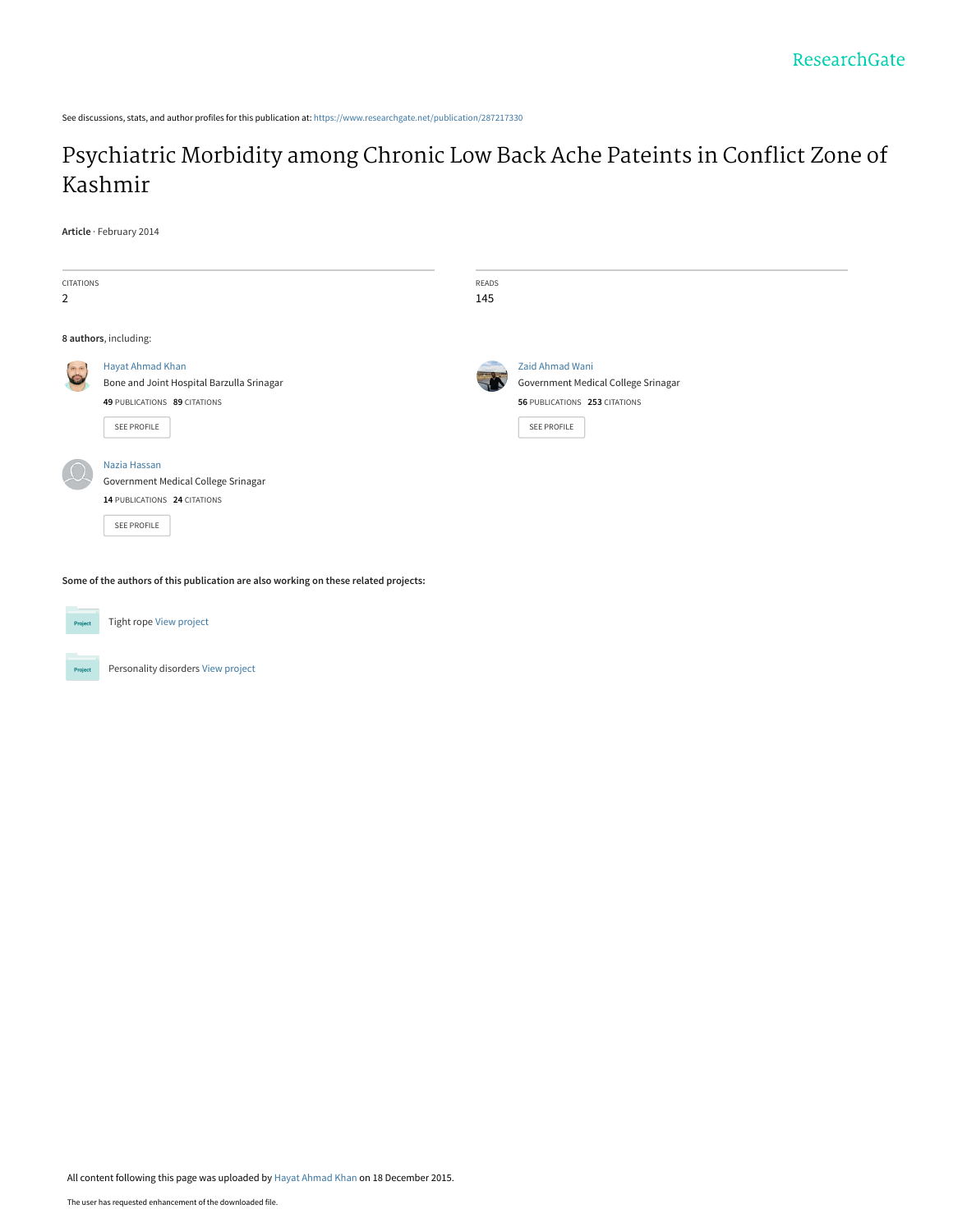

*Original Research Article*

## **Psychiatric Morbidity among Chronic Low Back Ache Pateints in Conflict Zone of Kashmir**

Abdul Wahid Khan<sup>1</sup>, Hayat Ahmad Khan<sup>2\*</sup>, Zaid Ahmad Wani<sup>3</sup>, Sajad Ahmad Dangroo<sup>4</sup>, Majid Shafi Shah<sup>5</sup>, Nazia Hassan<sup>6</sup>, Arshaad Iqbal<sup>7</sup>

<sup>1</sup>Head, Department of Psychiatry, SKIMS Medical College, Srinagar, Jammu and Kashmir, India, <sup>2</sup>Registrar, Department of Orthopaedics, GMC, Srinagar. <sup>3</sup>Consultant, IMHANS, Department of Psychiatry, GMC, Srinagar. <sup>4</sup>Registrar, Department of Surgery, SKIMS, Srinagar. <sup>5</sup>Registrar, Department of Psychiatry, GMC, Srinagar. 6 Scholar, PGDMCH Dept. of PSM, GMC, Srinagar.  ${}^{7}$ CCRUM Ministry of Health, GOI.

\*Correspondence Email: drhayatkhan@gmail.com

*Received: 07/11//2013 Revised: 06/12/2013 Accepted: 16/12/2013*

#### **ABSTRACT**

One hundred twenty seven patients of chronic low back pain patients were assessed for current psychiatric syndromes using MINI Plus (Mini Neuro Psychiatric Interview) scoring .The diagnoses included a wide range of psychiatric disorder. The main psychiatric morbidity in our study was somatoform disorder in 48 (38%) patients .Depression was the second most common diagnosis in our population with about 30% (n=39) of people suffering from depressive disorder.

The third subgroup was of PTSD (post-traumatic stress disorder) which was about 10  $\%$  (n=12) of the total number of patients. This number assumes significance in the back ground of manmade conflict. High incidences of PTSD have been found in population studies in conflict zones and this was reflected here also. Somatic pains are known to be excessive in these types of patients and may actually represent a cry for help.

The authors conclude that the results imply that screening chronic low back pain patients for psychiatric comorbidity in secondary care is important since psychopathology may have serious consequences for prognosis, outcome and health care utilization.

*KEY WORDS:* Chronic low back ache, Psychiatric disorders, PTSD, conflict zones

#### **INTRODUCTION**

Low back pain is pain, muscle tension, or stiffness localized below the costal margin and above the inferior gluteal folds, with or without leg pain. **[\(1\)](#page-3-0)** Nonspecific low back pain is pain not attributed to a recognizable pathology which can be

infective, tumorous, traumatic or inflammatory. **[\(1\)](#page-3-0)** Pain is defined as chronic when it persists for 12 weeks or more. **[\(2\)](#page-4-0)** Back pain is a common problem with about 70% of people in developed countries experience low back pain at some time in their lives. **[\(3\)](#page-4-1)** Each year, between 15% and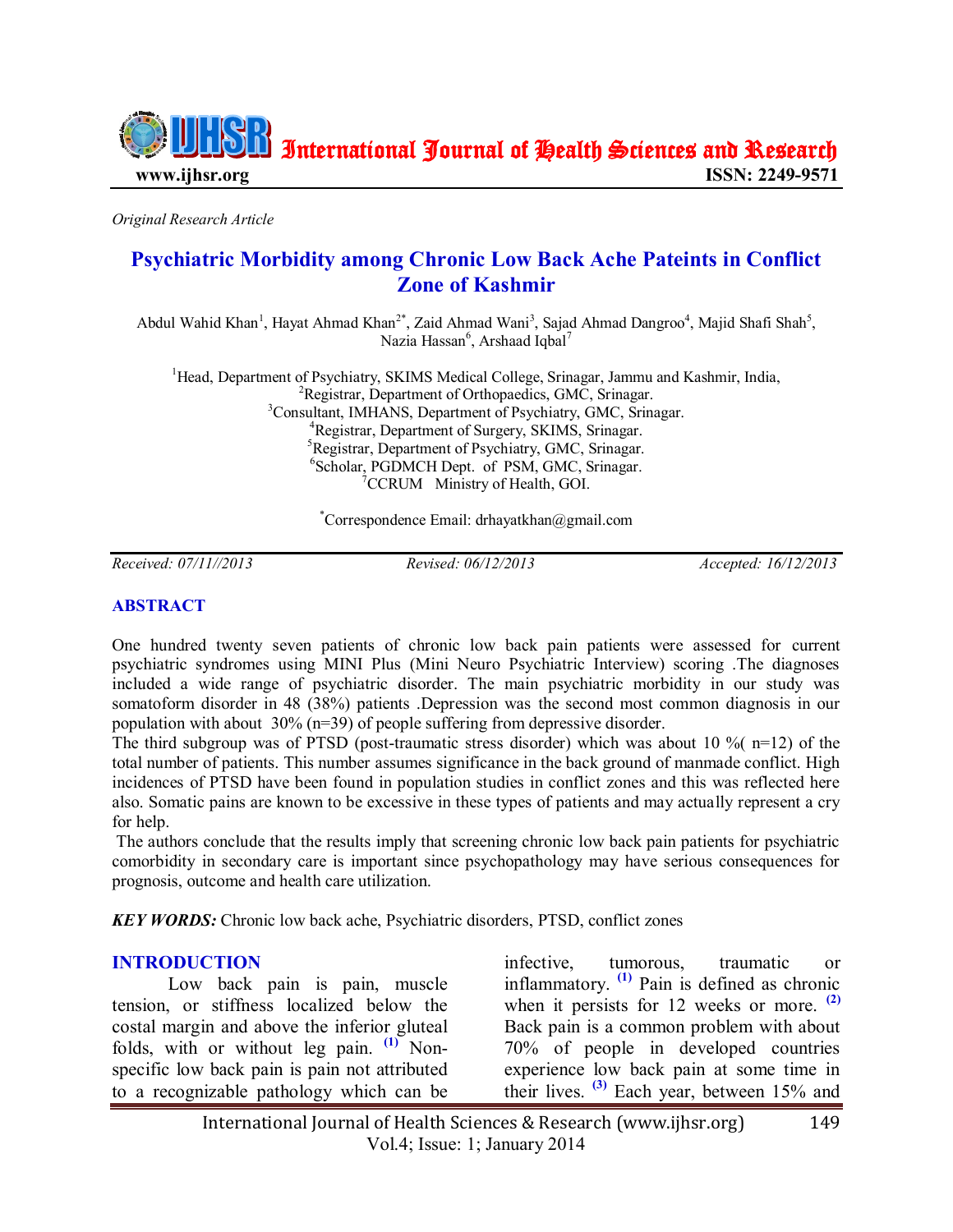45% of adults suffer low back pain, and 5% of people present to hospital with a new episode with 1% to 3% having prolapsed intervertebral disc. **[\(3\)](#page-4-1)** About 10% remain off work and about 20% have persistent symptoms at 1 year. **[\(4\)](#page-4-2)**

Symptoms, pathology, and radiological appearances are poorly correlated. Pain is non-specific in about 85% of people. About 4% of people with low back pain in primary care have compression fractures, and about 1% has a tumour. Ankylosing spondylitis and spinal infections are less common. **[\(5\)](#page-4-3)** In most of the cases of chronic back pain where a definitive diagnosis cannot be made there are risk factors which include heavy physical work; frequent bending, twisting, and lifting; and prolonged static postures. Psychosocial risk factors include anxiety, depression, and mental stress at work. **[\(6\)](#page-4-4)** Having a previous history of low back pain and a longer duration of the present episode are significant risk factors for chronicity. One systematic review of prospective cohort studies found that some psychological factors (distress, depressive mood, and somatization) are associated with an increased risk of chronic low back pain. **[\(7\)](#page-4-5)** Individual and workplace factors have also been reported to be associated with the transition to chronic low back pain. **[\(8\)](#page-4-6)** In short Back pain is a very common problem with a life time prevalence of 58-80%.<sup>[\(9\)](#page-4-7)</sup> A study has shown that 40% of the people report LBA in a year and 15% report pain at the time of interview. **[\(10\)](#page-4-8)**

Psychosocial risk factors have been studied in patients of LBA with studies showing varying results. Major depression is thought to be four times greater in people with chronic back pain than in the general population. **[\(11\)](#page-4-9)** Patients who come to seek treatment at pain clinics, the prevalence rates are still higher with 32 to 82 percent of patients show some type of depression or

depressive problem, with an average of 62 percent. **[\(12\)](#page-4-10)** Another study showed that rate of major depression increased in a linear fashion with greater pain severity and the combination of chronic back pain and depression was associated with greater disability than either depression or chronic back pain alone. **[\(13\)](#page-4-11)** It has been suggested that there are various psychological factors that act as barriers to a successful outcome for patients with low back pain. **[\(14\)](#page-4-12)** In one study, 38% of patients who reported back pain in primary care were classified as having a psychological disorder, **[\(15\)](#page-4-13)** and in another study symptoms of psychological distress in people without back pain predicted the likely onset of subsequent back pain. **[\(16\)](#page-4-14)** In a recent UK general practicebased study, pain was likely to persist among patients who, in addition to having more severe clinical symptoms, were smokers, were less satisfied with their employment and had higher levels of psychological distress and lower self-rated levels of general health and physical activity. Chronic pain has also been associated with increased incidence of depression, anxiety, somatoform disorders, and substance use disorders. Certain Axis II disorders are associated with chronic pain; paranoid, histrionic, dependent, and borderline personality disorders are among the most common. **[\(17](#page-4-15)[-19\)](#page-4-16)**

Kashmir has been affected by conflict since last 22 years in which thousands have lost lives and many more have been injured. Violence has affected nearly everybody living in Kashmir. The high levels of violence confronted by the Kashmiri population have resulted in high prevalence of mental health problems. **[\(20](#page-4-17)[-22\)](#page-5-0)** High exposure to traumatic events in last 2 decades have resulted in increased prevalence of depression, anxiety, substance abuse and stress related disorders.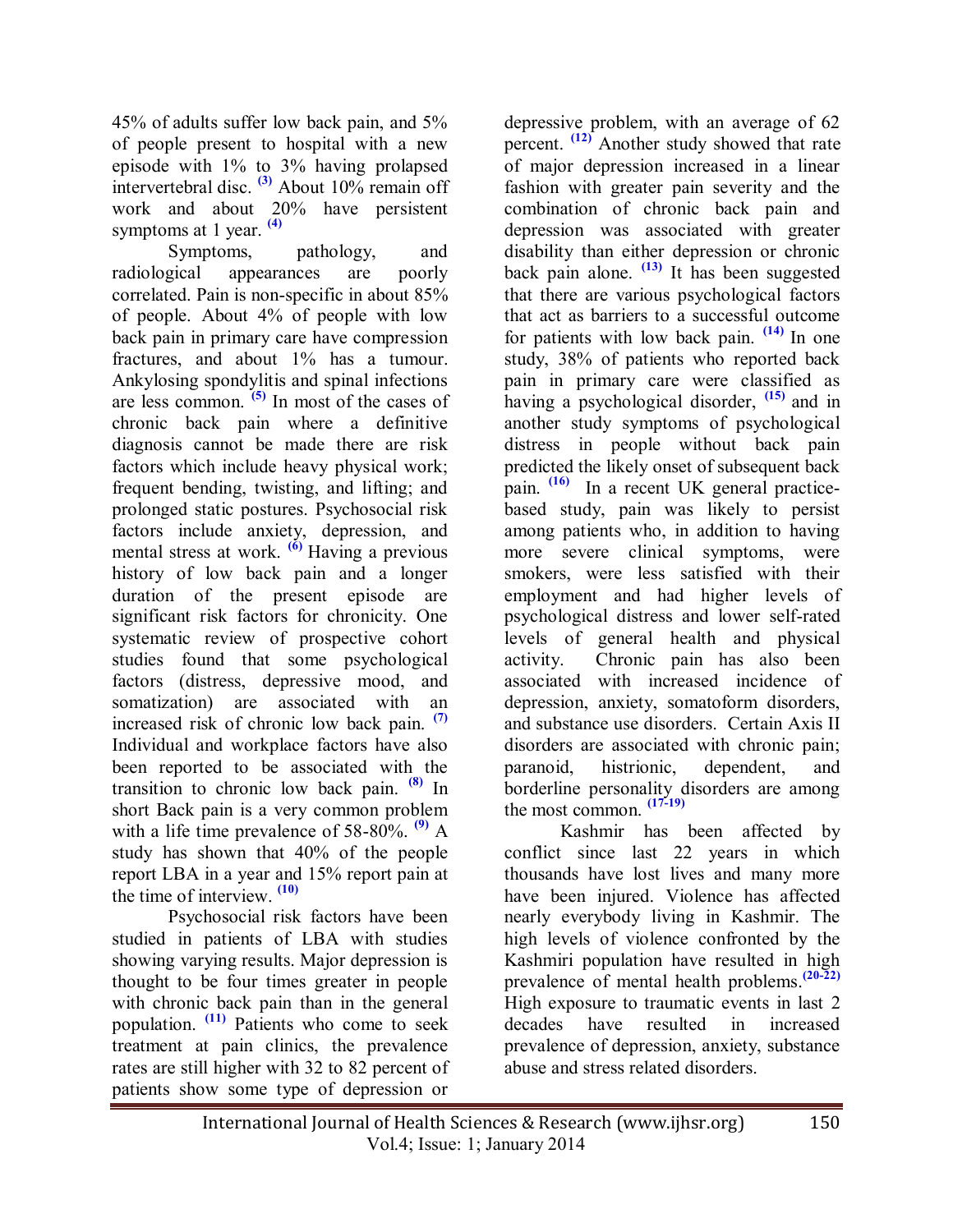Scientific data reveals that during the continued violent conditions over the past 22 years in Kashmir, there has been a phenomenal increase in psychiatric morbidity. **[\(23\)](#page-5-1)**

 The present study was planned to see the association of psychiatric morbidity in patients of chronic low back pain in a general hospital setting in a chronic conflict situation since last 22 years.

## **MATERIALS AND METHODS**

The study was done in the SKIMS medical college hospital on patients suffering from chronic low back ache without a physical diagnosable problem. The patients were referred from the orthopedics department of the hospital after evaluating them for any physical cause. All the patients had a full physical examination and investigations which included lumbar spine X rays followed by an MRI in selected patients. Patients were also evaluated and investigated to rule out any disorders like rheumatoid arthritis, Ankylosing spondylitis, spondylosis, spondylolisthesis, intervertebral disc disease or canal stenosis. Female patients were also evaluated for gynecological problems and elderly male for prostrate related symptoms.

A total number of 127 patients of chronic low back pain were taken for the study over 3 months period. The study sample included patients with CLBP not responding to treatment for last 6 months and with no history of previous psychiatric morbidity as per records and patient information. Patients with known recognizable pathology like rheumatoid arthritis, ankylosing spondylitis, osteoporosis, trauma and chronic physical conditions were excluded from the study. Patients who were pregnant were also excluded from the study.

All the patients were seen by a consultant psychiatrist. Detailed history of the patients was taken followed by the mental status examination. Patients were administered MINI (Mini Neuro Psychiatric Interview) plus by the senior resident of department under the supervision of the consultant. MINI Plus (Mini Neuro Psychiatric Interview) scale has high validation, reliability scores and can be administered over a brief period of time. **[\(24\)](#page-5-2)** Patients were grouped according to the age, sex, occupation, marital status, and

education.

## **RESULTS**

A total number of 127 patients were taken for the study which included 89 Females and 38 Males. The age of the Patients ranged from 23 to 56 years with mean age being 35.25±13.12 years.

Most of the Patients in our study were married forming the largest group  $n=76(60%)$  followed by unmarried  $n=31$  $(24.4\%)$  and divorced  $n=7(5.5\%)$  and separated  $n=13$  (10%) (TABLE 1).

Table 1. Marital status of patients.

|           | Number | Percent |
|-----------|--------|---------|
| Married   | 76     | 60      |
| Unmarried |        | 24.4    |
| Divorced  |        | כ. כ    |
| Separated |        | -0      |

| Table 2. Occupational status of patients. |        |         |  |  |
|-------------------------------------------|--------|---------|--|--|
| Occupation                                | Number | Percent |  |  |
| Housewife                                 | 60     | 47      |  |  |
| Govt. Employed                            | 23     | 18      |  |  |
| Self Employed                             | 19     | 15      |  |  |
| Unemployed                                | 10     |         |  |  |
| Student                                   |        | 12      |  |  |

Majority of the sample consisted of House wives n=60 (47%). Government and selfemployed person formed n=23 (18%) and n= 19 (15%) each followed by students and farmer  $n=15(12%)$  and  $n=10(8%)$  were unemployed.

<span id="page-3-0"></span>(35.5 %) n=45 of our sample were illiterates followed by n=48 (38%) who had studied to the undergraduate level. Remaining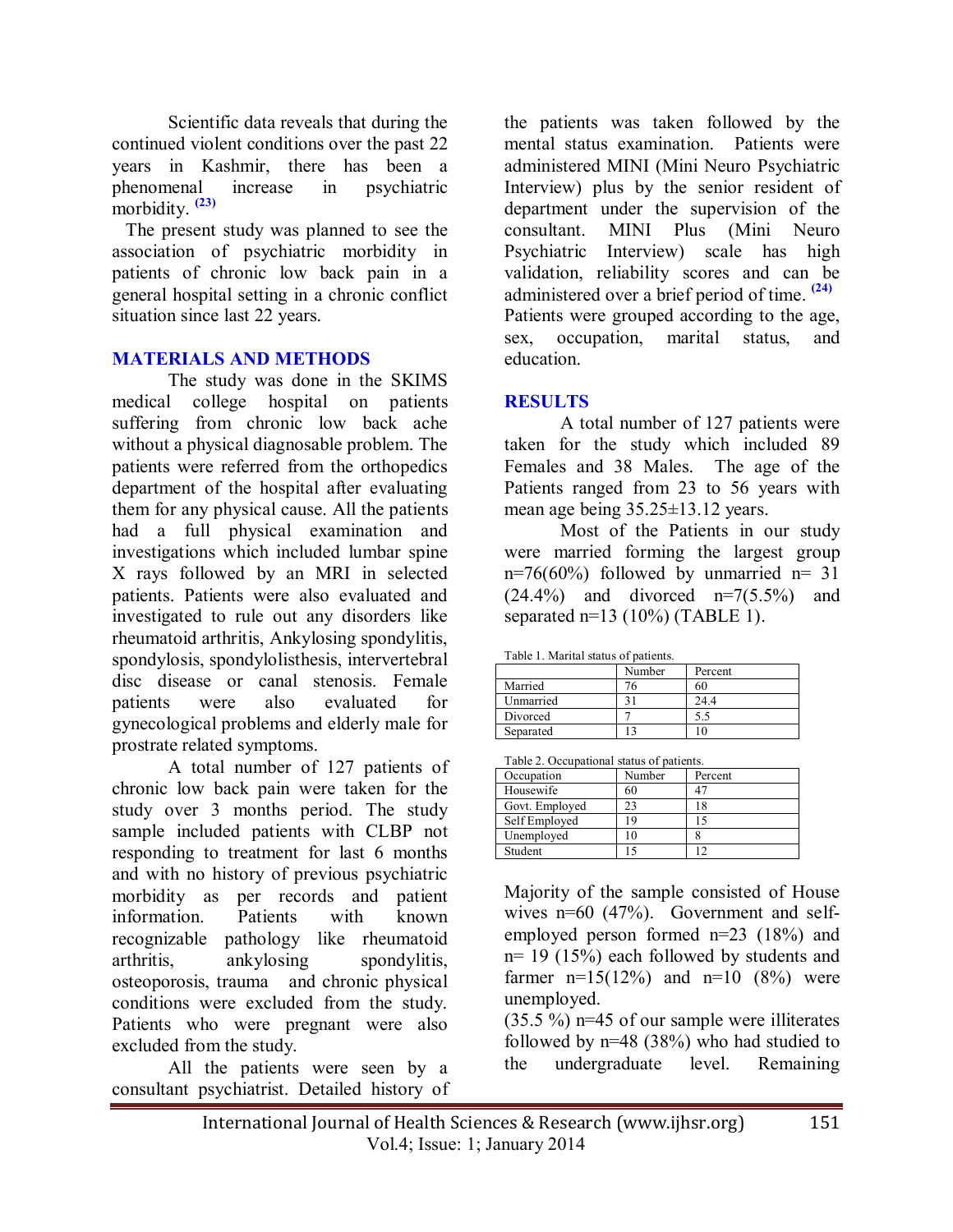<span id="page-4-0"></span>34(26.5%) had completed their graduation. (TABLE 2)

54 %( n=69) of our Patients were from joint families and  $32\%$  (n=41) belonged to nuclear while as 17 (13%) belonged to other types of families.

Most of the Patients were from rural areas70% (n=89) and 30% (n=38) were from urban background.

<span id="page-4-1"></span>

| Table 3. Psychiatric Morbidity In Patients. |  |  |
|---------------------------------------------|--|--|
|                                             |  |  |

| Psychiatric Morbidity    | Number | Percent |
|--------------------------|--------|---------|
| Somatoform disorder      | 48     | 37.8    |
| Depression               | 39     | 30.7    |
| Conversion disorder      |        |         |
| <b>PTSD</b>              | 12     | 95      |
| Substance abuse          |        | 2.4     |
| Others                   |        |         |
| No Psychiatric morbidity |        | 62      |
|                          |        |         |

#### <span id="page-4-2"></span>**DISCUSSION**

<span id="page-4-4"></span><span id="page-4-3"></span>Chronic pain is a debilitating condition with far reaching consequences. Loss of productivity, financial losses, and increased morbidity is some of the known effects of this condition. Chronic pain is associated also with significant psychiatric morbidity.**[\(25\)](#page-5-3)** In the back ground of a chronic conflict situation the problem is compounded by the fact that many patients are facing stress routinely. Studies have shown that people in conflict areas have increased psychiatric morbidity as compared to people living in peaceful areas.

<span id="page-4-6"></span><span id="page-4-5"></span>There is a significant association between chronic back pain and psychiatric morbidity as shown in our study and is consistent with earlier studies done elsewhere.<sup> $(25, 26)$  $(25, 26)$ </sup> This is the first study in Kashmir, which has been an active conflict zone since last 22 years. The main psychiatric morbidity in our study has been a somatoform disorder in 48 patients which is also true for many previous studies e.g. Polatin et al reported somatoform disorder as the main psychiatric diagnosis in chronic back pain patients). **[\(27\)](#page-5-5)** (TABLE 3)

<span id="page-4-8"></span><span id="page-4-7"></span>Depression was the second most common diagnosis in our population with

<span id="page-4-9"></span>about 30 % of people suffering from depressive disorder. This finding is consistent with studies done earlier by Poltin et al. **[\(27\)](#page-5-5)**

<span id="page-4-11"></span><span id="page-4-10"></span>The third subgroup is of PTSD which is about 10% of the total number of patients. This number assumes significance in the back ground of manmade conflict. High incidences of PTSD have been found in population studies in conflict zones and this may be reflecting here also. Somatic pains are known to be excessive in these types of patients and may actually represent a cry for help. Kashmir has been a chronic conflict zone and people have been exposed to high incidence of traumatic events during life as compared to the other populations. The prevalence of PTSD among the population is significantly high and has been reported to be around in a community study done by Margoob et al. **[\(22\)](#page-5-0)** This is also significant as no studies have been done in conflict zones regarding this to the best of our knowledge.

<span id="page-4-14"></span><span id="page-4-13"></span><span id="page-4-12"></span>The presence of other psychiatric disorders in our patients is consistence with other studies. **[\(27\)](#page-5-5)**

#### **CONCLUSION**

<span id="page-4-15"></span>The results imply that screening chronic low back pain patients for psychiatric comorbidity in secondary care is important since psychopathology may have serious consequences for prognosis, outcome and health care utilization.

*Competing Interests:* The Author(s) declare that they have no competing interests.

#### **REFERENCES**

<span id="page-4-17"></span><span id="page-4-16"></span>1. Van der Heijden GJMG, Bouter LM, Terpstra-Lindeman E. The efficacy of traction for low back pain. Results of a pilot study. [In Dutch] Ned T Physiotherapy 1991; 101:37–43.)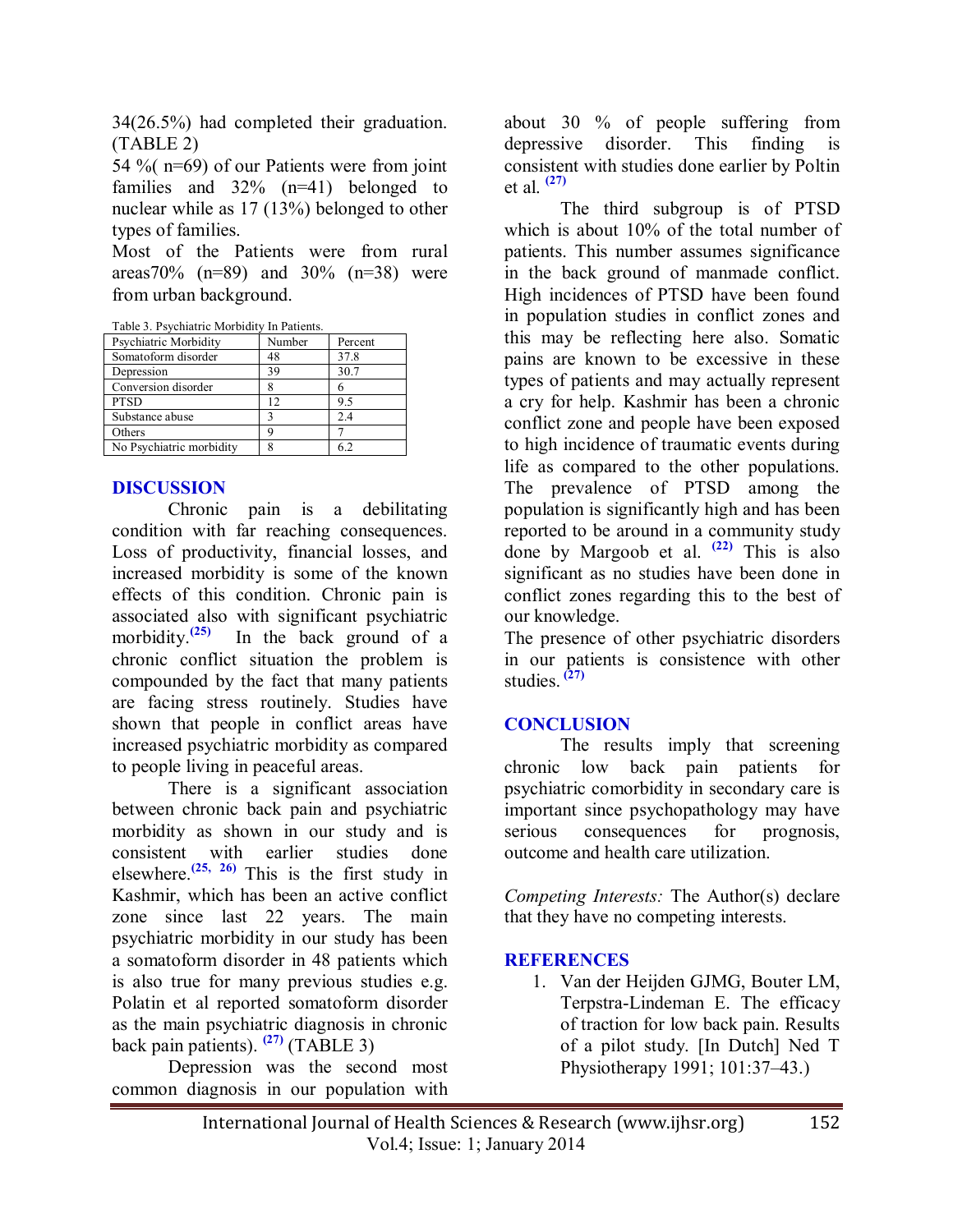- 2. Bigos S, Bowyer O, Braen G, et al. Acute low back problems in adults. Clinical Practice Guideline no. 14. AHCPR Publication No. 95-0642. Rockville MD: Agency for Health Care Policy and Research, Public Health Service, US, Department of Health and Human Services. December 1994.
- <span id="page-5-0"></span>3. Andersson GBJ. The epidemiology of spinal disorders. In: Frymoyer JW, Ed. The adult spine: principles and practice. 2nd Ed. New York: Raven Press, 1997:93–141
- <span id="page-5-1"></span>4. Chou R, Shekelle P, Chou Roger, et al. Will this patient develop persistent disabling low back pain? JAMA 2010; 303:1295-1302.
- <span id="page-5-2"></span>5. Deyo RA, Rainville J, Kent DL. What can the history and physical examination tell us about low back pain? JAMA 1992; 268:760–765.
- 6. Bongers PM, de Winter CR, Kompier MA, et al. Psychosocial factors at work and musculoskeletal disease. Scand J Work Environ Health 34. 1993; 19:297–312.
- 7. Pincus T, Burton AK, Vogel S, et al. A systematic review of psychological factors as predictors of chronicity/disability in prospective cohorts of low back pain. Spine 35. 2002; 27:E109–E120)
- 8. Fransen M, Woodward M, Norton R, et al. Risk factors associated with the transition from acute to chronic occupational back pain. Spine 36. 2002; 27:92–98
- 9. Jayson MI. Mechanisms underlying chronic back pain. BMJ 1994; 309:681–2.
- 10. Dodd T. The prevalence of back pain in Great Britain 1996. A report on research for the DoH using the ONS Omnibus Survey. London: The Stationery Office, 1996.
- 11. Sullivan, Reesor, Mikail & Fisher, 1992 Sullivan MJ, Reesor K, Mikail S, Fisher R. The treatment of depression in chronic low back pain: Review and recommendations. Pain. 1992; 52:249).
- <span id="page-5-3"></span>12. Sinel, Deardorff & Goldstein, 1996 Sinel MS, Deardorff WW, Goldstein TB. In: Win the Battle against Back Pain: An Integrated Mind-Body Approach. New York: Bantam-Doubleday- Dell; 1996:45-46.
- <span id="page-5-4"></span>13. Currie and Wang, 2004 Currie SR, and Wang J. Chronic back pain and major depression in the general Canadian population. Pain. 2004; 107:54-60
- 14. Frank A. Low back pain. BMJ 1993; 306:901–9.
- <span id="page-5-5"></span>15. Coste J, Schiano PJ, Leparc JM, Paolaggi JB.Clinical and psychological classification of nonspecific low-back pain. A new study in primary care practice. Rev Epidemiol Sante Publique1995; 43:127–38.
- 16. Croft PR, Papageorgiou AC, Ferry S, Thomas E,Jayson MI, Silman AJ. Psychologic distress and low back pain. Evidence from a prospective study in the general population. Spine 1995; 20:2731–7.
- 17. Fishbain DA: Approaches to treatment decisions for psychiatric comorbidity in the management of the chronic pain patient. Med Clin North Am 1999; 83:737–760
- 18. Katon W, Egan K, Miller D: Chronic pain: lifetime diagnoses and family history. Am J Psychiatry 1985; 142:1156–1160
- 19. Koenig TW, Clark MR: Advances in comprehensive pain. Psychiatr Clin North Am. 1996 Sep; 19(3):589-611
- 20. DE Jong K, Ford N, Kam S, Lokuge K, Fromm S, van Galen R, Reilley